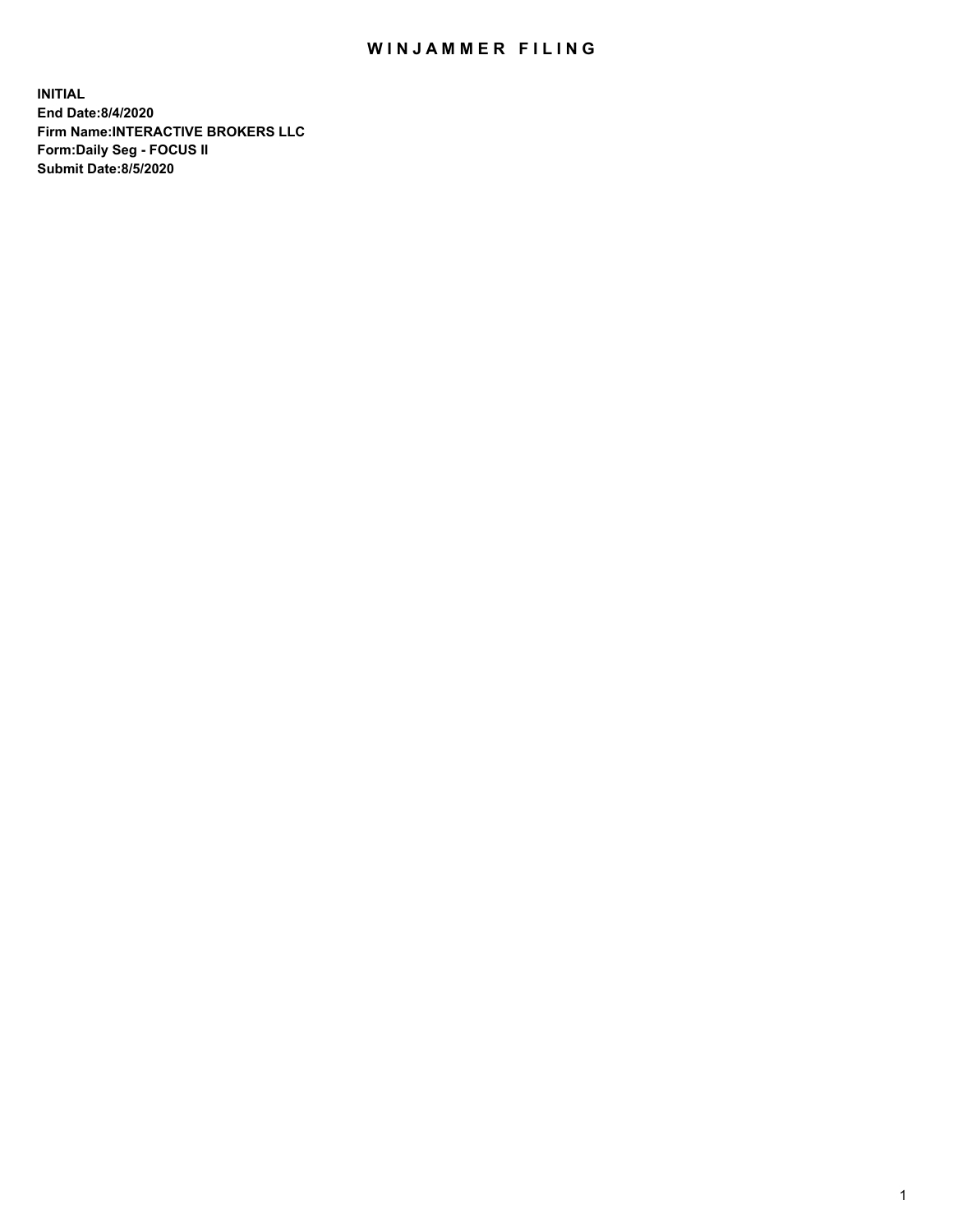**INITIAL End Date:8/4/2020 Firm Name:INTERACTIVE BROKERS LLC Form:Daily Seg - FOCUS II Submit Date:8/5/2020 Daily Segregation - Cover Page**

| Name of Company                                                                                                                                                                                                                                                                                                                | <b>INTERACTIVE BROKERS LLC</b>                                                      |
|--------------------------------------------------------------------------------------------------------------------------------------------------------------------------------------------------------------------------------------------------------------------------------------------------------------------------------|-------------------------------------------------------------------------------------|
| <b>Contact Name</b>                                                                                                                                                                                                                                                                                                            | James Menicucci                                                                     |
| <b>Contact Phone Number</b>                                                                                                                                                                                                                                                                                                    | 203-618-8085                                                                        |
| <b>Contact Email Address</b>                                                                                                                                                                                                                                                                                                   | jmenicucci@interactivebrokers.c<br>om                                               |
| FCM's Customer Segregated Funds Residual Interest Target (choose one):<br>a. Minimum dollar amount: : or<br>b. Minimum percentage of customer segregated funds required:% ; or<br>c. Dollar amount range between: and; or<br>d. Percentage range of customer segregated funds required between:% and%.                         | $\overline{\mathbf{0}}$<br>$\overline{\mathbf{0}}$<br>155,000,000 245,000,000<br>00 |
| FCM's Customer Secured Amount Funds Residual Interest Target (choose one):<br>a. Minimum dollar amount: ; or<br>b. Minimum percentage of customer secured funds required:% ; or<br>c. Dollar amount range between: and; or<br>d. Percentage range of customer secured funds required between:% and%.                           | $\frac{0}{0}$<br>80,000,000 120,000,000<br>0 <sub>0</sub>                           |
| FCM's Cleared Swaps Customer Collateral Residual Interest Target (choose one):<br>a. Minimum dollar amount: ; or<br>b. Minimum percentage of cleared swaps customer collateral required:% ; or<br>c. Dollar amount range between: and; or<br>d. Percentage range of cleared swaps customer collateral required between:% and%. | $\frac{0}{0}$<br>0 <sub>0</sub><br>0 <sub>0</sub>                                   |

Attach supporting documents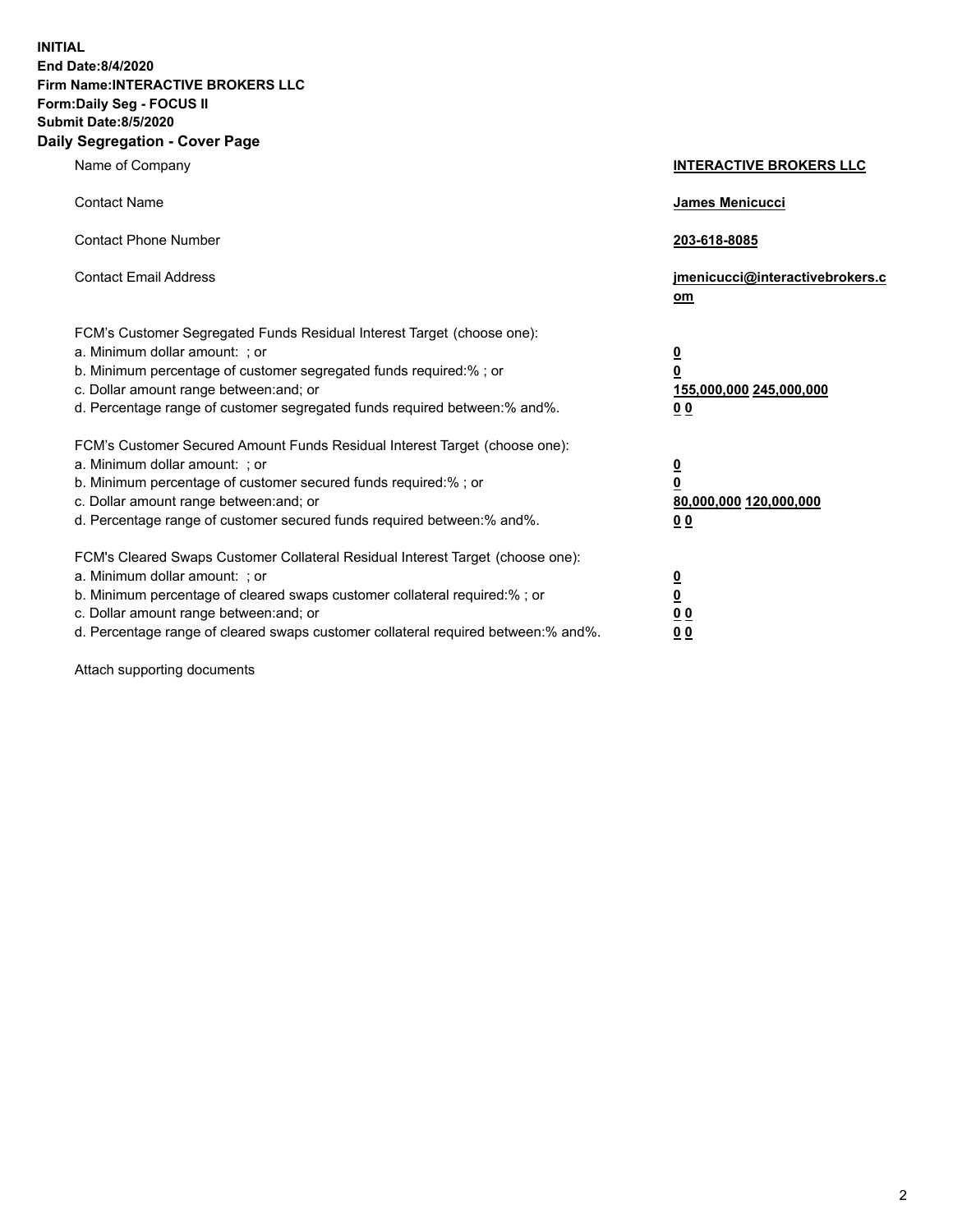## **INITIAL End Date:8/4/2020 Firm Name:INTERACTIVE BROKERS LLC Form:Daily Seg - FOCUS II Submit Date:8/5/2020 Daily Segregation - Secured Amounts**

|                | Daily Jegi egation - Jeculeu Alliounts                                                      |                               |
|----------------|---------------------------------------------------------------------------------------------|-------------------------------|
|                | Foreign Futures and Foreign Options Secured Amounts                                         |                               |
|                | Amount required to be set aside pursuant to law, rule or regulation of a foreign            | $0$ [7305]                    |
|                | government or a rule of a self-regulatory organization authorized thereunder                |                               |
| $\mathbf{1}$ . | Net ledger balance - Foreign Futures and Foreign Option Trading - All Customers             |                               |
|                | A. Cash                                                                                     | 626,423,109 [7315]            |
|                | B. Securities (at market)                                                                   | $0$ [7317]                    |
| 2.             | Net unrealized profit (loss) in open futures contracts traded on a foreign board of trade   | 1,885,792 [7325]              |
| 3.             | Exchange traded options                                                                     |                               |
|                | a. Market value of open option contracts purchased on a foreign board of trade              | 3,429,535 [7335]              |
|                | b. Market value of open contracts granted (sold) on a foreign board of trade                | $-1,662,250$ [7337]           |
| 4.             | Net equity (deficit) (add lines 1. 2. and 3.)                                               | 630,076,186 [7345]            |
| 5.             | Account liquidating to a deficit and account with a debit balances - gross amount           | $5,053$ [7351]                |
|                | Less: amount offset by customer owned securities                                            | 0 [7352] 5,053 [7354]         |
| 6.             | Amount required to be set aside as the secured amount - Net Liquidating Equity              | 630,081,239 [7355]            |
|                | Method (add lines 4 and 5)                                                                  |                               |
| 7.             | Greater of amount required to be set aside pursuant to foreign jurisdiction (above) or line | 630,081,239 [7360]            |
|                | 6.                                                                                          |                               |
|                | FUNDS DEPOSITED IN SEPARATE REGULATION 30.7 ACCOUNTS                                        |                               |
| 1.             | Cash in banks                                                                               |                               |
|                | A. Banks located in the United States                                                       | 109,829,913 [7500]            |
|                | B. Other banks qualified under Regulation 30.7                                              | 0 [7520] 109,829,913 [7530]   |
| 2.             | Securities                                                                                  |                               |
|                | A. In safekeeping with banks located in the United States                                   | 479,907,400 [7540]            |
|                | B. In safekeeping with other banks qualified under Regulation 30.7                          | 0 [7560] 479,907,400 [7570]   |
| 3.             | Equities with registered futures commission merchants                                       |                               |
|                | A. Cash                                                                                     | $0$ [7580]                    |
|                | <b>B.</b> Securities                                                                        | $0$ [7590]                    |
|                | C. Unrealized gain (loss) on open futures contracts                                         | $0$ [7600]                    |
|                | D. Value of long option contracts                                                           | $0$ [7610]                    |
|                | E. Value of short option contracts                                                          | 0 [7615] 0 [7620]             |
| 4.             | Amounts held by clearing organizations of foreign boards of trade                           |                               |
|                | A. Cash                                                                                     | $Q$ [7640]                    |
|                | <b>B.</b> Securities                                                                        | $0$ [7650]                    |
|                | C. Amount due to (from) clearing organization - daily variation                             | $0$ [7660]                    |
|                | D. Value of long option contracts                                                           | $0$ [7670]                    |
|                | E. Value of short option contracts                                                          | 0 [7675] 0 [7680]             |
| 5.             | Amounts held by members of foreign boards of trade                                          |                               |
|                | A. Cash                                                                                     | 163,015,126 [7700]            |
|                | <b>B.</b> Securities                                                                        | $0$ [7710]                    |
|                | C. Unrealized gain (loss) on open futures contracts                                         | -3,847,934 [7720]             |
|                | D. Value of long option contracts                                                           | 3,429,535 [7730]              |
|                | E. Value of short option contracts                                                          | -1,662,250 [7735] 160,934,477 |
|                |                                                                                             | [7740]                        |
| 6.             | Amounts with other depositories designated by a foreign board of trade                      | $0$ [7760]                    |
| 7.             | Segregated funds on hand                                                                    | $0$ [7765]                    |
| 8.             | Total funds in separate section 30.7 accounts                                               | 750,671,790 [7770]            |
| 9.             | Excess (deficiency) Set Aside for Secured Amount (subtract line 7 Secured Statement         | 120,590,551 [7380]            |
|                | Page 1 from Line 8)                                                                         |                               |
| 10.            | Management Target Amount for Excess funds in separate section 30.7 accounts                 | 80,000,000 [7780]             |
| 11.            | Excess (deficiency) funds in separate 30.7 accounts over (under) Management Target          | 40,590,551 [7785]             |
|                |                                                                                             |                               |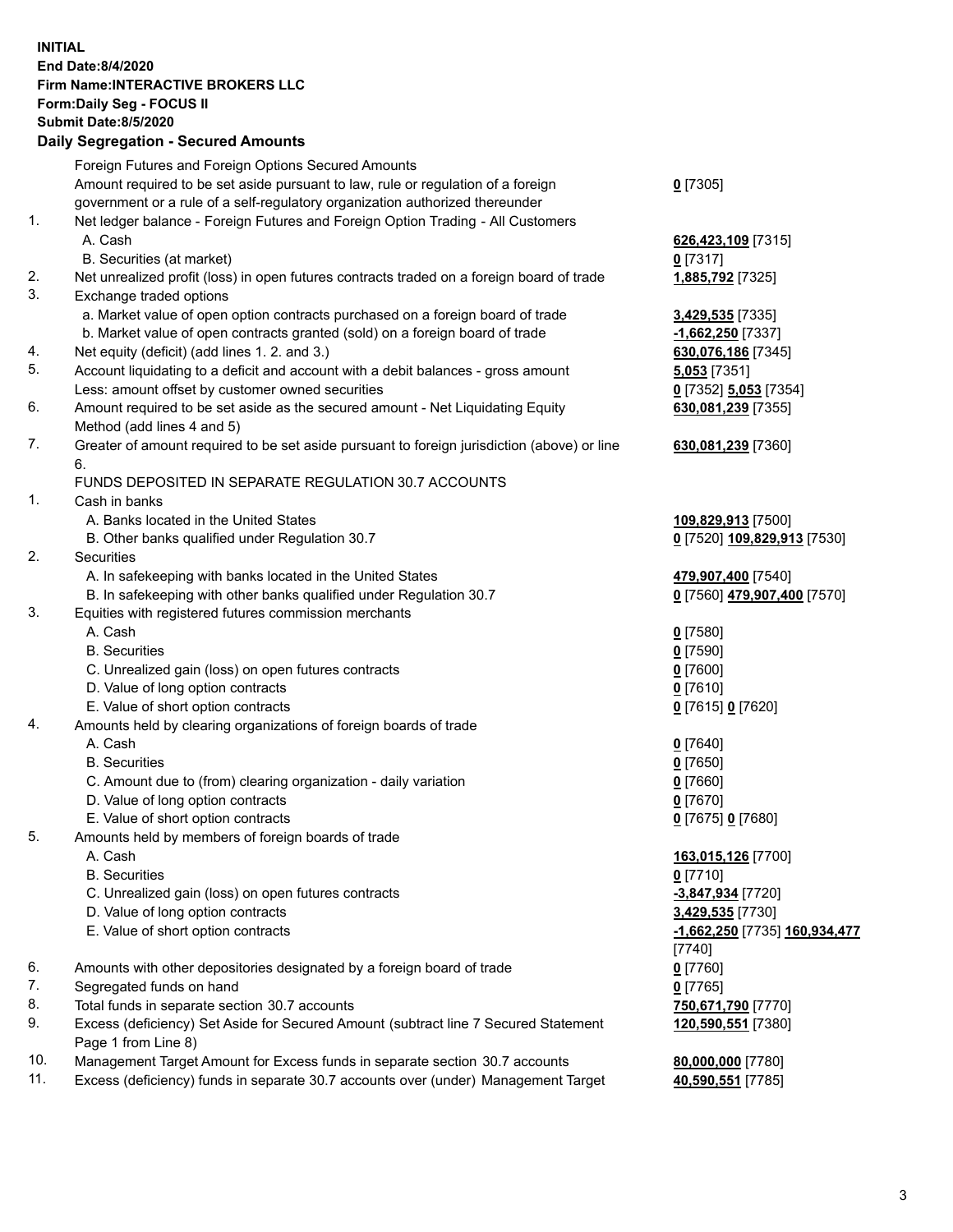|     | <b>INITIAL</b>                                                                                 |                           |
|-----|------------------------------------------------------------------------------------------------|---------------------------|
|     | End Date: 8/4/2020                                                                             |                           |
|     | <b>Firm Name:INTERACTIVE BROKERS LLC</b>                                                       |                           |
|     | Form: Daily Seg - FOCUS II                                                                     |                           |
|     | Submit Date: 8/5/2020                                                                          |                           |
|     | Daily Segregation - Segregation Statement                                                      |                           |
|     | SEGREGATION REQUIREMENTS(Section 4d(2) of the CEAct)                                           |                           |
| 1.  | Net ledger balance                                                                             |                           |
|     | A. Cash                                                                                        | 5,371,921,215 [7010]      |
|     | B. Securities (at market)                                                                      | $0$ [7020]                |
| 2.  | Net unrealized profit (loss) in open futures contracts traded on a contract market             | 146,021,477 [7030]        |
| 3.  | Exchange traded options                                                                        |                           |
|     | A. Add market value of open option contracts purchased on a contract market                    | 331,152,191 [7032]        |
|     | B. Deduct market value of open option contracts granted (sold) on a contract market            | -284,372,434 [7033]       |
| 4.  | Net equity (deficit) (add lines 1, 2 and 3)                                                    | 5,564,722,449 [7040]      |
| 5.  | Accounts liquidating to a deficit and accounts with                                            |                           |
|     | debit balances - gross amount                                                                  | 6,170,217 [7045]          |
|     | Less: amount offset by customer securities                                                     | 0 [7047] 6,170,217 [7050] |
| 6.  | Amount required to be segregated (add lines 4 and 5)                                           | 5,570,892,666 [7060]      |
|     | FUNDS IN SEGREGATED ACCOUNTS                                                                   |                           |
| 7.  | Deposited in segregated funds bank accounts                                                    |                           |
|     | A. Cash                                                                                        | 1,221,971,122 [7070]      |
|     | B. Securities representing investments of customers' funds (at market)                         | 2,521,726,635 [7080]      |
|     | C. Securities held for particular customers or option customers in lieu of cash (at<br>market) | $0$ [7090]                |
| 8.  | Margins on deposit with derivatives clearing organizations of contract markets                 |                           |
|     | A. Cash                                                                                        | 7,639,681 [7100]          |
|     | B. Securities representing investments of customers' funds (at market)                         | 1,970,238,870 [7110]      |
|     | C. Securities held for particular customers or option customers in lieu of cash (at            | $0$ [7120]                |
|     | market)                                                                                        |                           |
| 9.  | Net settlement from (to) derivatives clearing organizations of contract markets                | 2,454,090 [7130]          |
| 10. | Exchange traded options                                                                        |                           |
|     | A. Value of open long option contracts                                                         | 331,017,214 [7132]        |
|     | B. Value of open short option contracts                                                        | -284,332,159 [7133]       |
| 11. | Net equities with other FCMs                                                                   |                           |
|     | A. Net liquidating equity                                                                      | $0$ [7140]                |
|     | B. Securities representing investments of customers' funds (at market)                         | $0$ [7160]                |
|     | C. Securities held for particular customers or option customers in lieu of cash (at            | $0$ [7170]                |
|     | market)                                                                                        |                           |
| 12. | Segregated funds on hand                                                                       | $0$ [7150]                |
| 13. | Total amount in segregation (add lines 7 through 12)                                           | 5,770,715,453 [7180]      |
| 14. | Excess (deficiency) funds in segregation (subtract line 6 from line 13)                        | 199,822,787 [7190]        |
| 15. | Management Target Amount for Excess funds in segregation                                       | 155,000,000 [7194]        |

16. Excess (deficiency) funds in segregation over (under) Management Target Amount Excess

**44,822,787** [7198]